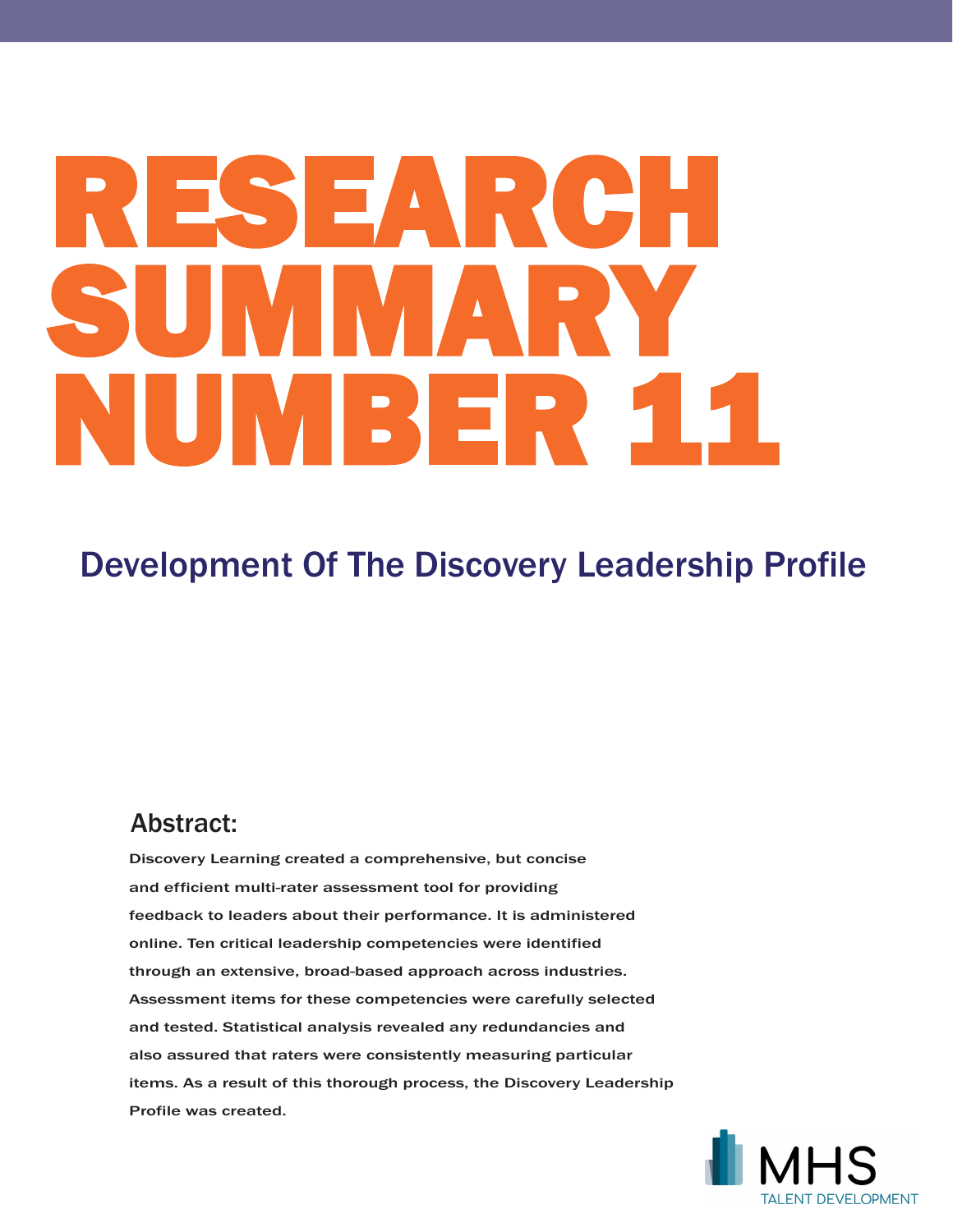# **Development of the Discovery Leadership Profile**

#### **The Need**

Organizations need a comprehensive but concise and efficient multi-rater leadership assessment tool. The tool needs to be affordable, easy to administer online and not overwhelm organizations with lengthy administration times.

#### **The Process**

The Discovery Leadership Profile was constructed in three phases: identifying leadership competencies, developing and validating a leadership model supported by specific survey items, and testing the proposed Profile.

#### **Leadership**

#### **Table 1. Competency Categories**

|                                                | I   | $\mathbf{H}$    | mei         |
|------------------------------------------------|-----|-----------------|-------------|
| Relationships                                  | 64% | $\overline{51}$ | sho         |
| Communications                                 | 61% | 210             | onl<br>por  |
| Awareness/Learning/                            | 53% | 71              | Tw          |
| Development<br><b>Conflict Management</b>      | 47% |                 | wer         |
|                                                |     |                 | cov         |
| Subordinate Support & De-<br>velopment         | 47% | 83              | leao<br>ten |
| Teamwork                                       | 46% | 81              | mo:         |
| <b>Personal Presence</b>                       | 46% |                 | mai         |
| Balance/Flexibility/                           | 45% |                 | app<br>tize |
| Time Management                                |     |                 |             |
| Decision Making/                               | 37% | 73              | dev         |
| Follow Through                                 |     |                 | set         |
| Supervision/                                   | 37% | 100             | Thi         |
| Administration                                 |     |                 | ana         |
| Vision/Strategic Planning                      |     | 210             | goa         |
| Delegation/Motivation                          |     | 108             | mid         |
| Character/Maturity                             |     | 70              | leve<br>the |
| Creativity/Innovation/<br>Risk Taking          |     | 62              | Cre         |
| Cross Functional/<br><b>Systems Management</b> |     | 58              | ship<br>199 |
| Participative Management                       |     | 56              | sea<br>#2.) |
| <b>Change Management</b>                       |     | 51              | of c        |
| <b>Customer Focus</b>                          |     | 50              | prio        |
|                                                |     |                 |             |

**Competencies**  A useful assessnt instrument uld focus on y the most imtant topics. o approaches e used to uner the top-ten dership compecies that are st important to nagers. One proach priorid leadership elopment goals by managers. s included an lysis of the  $ls$  set by  $2,700$ dle and senior el managers at Center for ative Leaderp from 1995-7. (See Rerch Summary ) This ranking developmental prities was aug-

I = Competency Category 1995-97 Study - % of managers selecting goals from each category (top 10)

II = Competency Category 2001-04 Study -Number of goals selected from each category (top 15)

mented by an analysis of leadership development goals set by 360 managers attending the Personal Leadership and Organizational Effectiveness programs at Discovery Learning from 2001-2004. The goals selected by managers for both programs came from the 25 comprehensive *Goal-Getter* categories. See Table 1 for a summary of the most frequently selected goal by competency category.

#### **Table 2. Ranking of Competency Categories**

| туслі 44 шап-  |
|----------------|
| agers from     |
| diverse loca-  |
| tions were     |
| asked to rank  |
| 33 competency  |
| categories by  |
| importance     |
| and by value.  |
| Table 2 shows  |
| the ranking of |
| these compe-   |
| tency catego-  |
| ries.          |
|                |
| In the second  |

approach,

 $N_{\text{out}}$  44 man

| <b>Competency Category</b>        | Rank           |
|-----------------------------------|----------------|
| Communications                    | 1              |
| Decision Making & Follow Through  | $\mathfrak{D}$ |
| Teamwork                          | 3              |
| Flexibility                       | 4              |
| Vision & Mission                  | 5              |
| <b>Strategic Planning</b>         | 6              |
| Motivating Others                 | 7              |
| Conflict Management & Negotiation | 8              |
| Change Management                 | 9              |
| Relationships                     | 10             |

leadership competencies from four diverse industries where analyzed. Table 3 compares the leadership competency models from four leading companies identified by industry. The competencies are presented in the language of each organization.

#### **Developing the Model**

Integrating the three perspectives—goals selected by managers, competency priorities identified by managers and competencies identified from diverse industries—a leadership model containing 10 competencies was created.

#### **An Integrated Leadership Competency Model**

Direction and Strategy Follow Through and Accountability Communication and Influence Developing and Mentoring Others Self Management Business Management Team Management Change and Innovation Trust and Integrity Decision Making and Problem Solving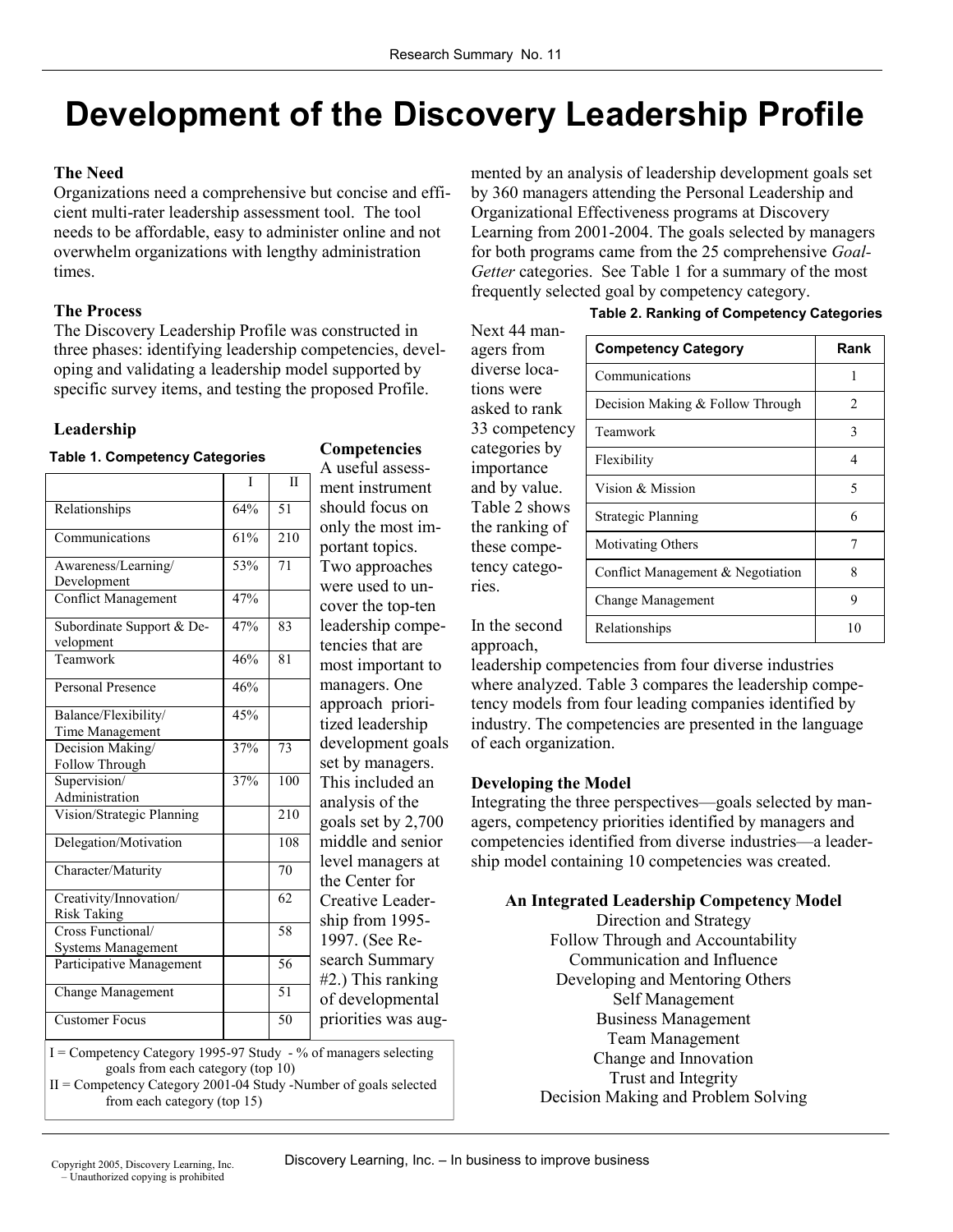**Table 3. Leadership Competency Models from Four Industries** 

| Technology/<br><b>Software</b>                         | <b>Auto Parts</b><br><b>Manufacturing</b> | <b>Pharmaceutical</b>                                 | <b>Healthcare</b><br><b>Delivery</b>             |
|--------------------------------------------------------|-------------------------------------------|-------------------------------------------------------|--------------------------------------------------|
| Managing vision and<br>purpose                         |                                           | Set vision and<br>strategy                            | Strategic direction.<br>Goals and objectives     |
| Motivating others                                      |                                           | Build the organization<br>and inspire or people       | Coaching and per-<br>formance development        |
| Drive for results<br>Business acumen<br>Customer focus | Innovation                                | Drive for results                                     |                                                  |
|                                                        |                                           | Know the business                                     |                                                  |
| Learning on the fly                                    | Learning for<br>growth                    | Encouraging open<br>exchange and<br>knowledge sharing | Team building and<br>cross-team<br>collaboration |
| Decision quality                                       |                                           | Make difficult deci-<br>sions                         |                                                  |
| Priority setting                                       |                                           |                                                       |                                                  |
| Ethics and values                                      |                                           |                                                       |                                                  |
| Organizational agility                                 | Speed<br>Market agility                   | Know the business                                     |                                                  |
|                                                        | Talent                                    |                                                       | Staffing and retention                           |
| Conflict management                                    |                                           |                                                       | Communication and<br>influence                   |

Cronbach's Alpha is a measure of internal consistency. It measures statistically how the items that measure aspects of each competency fit with each other. Because each category represents a separate competency area, the items for each category should be closely related. A high value (0.85 or higher) suggests that all the items correlate strongly. Table 4 shows that the lowest correlations (0.80) are for Communication & Influence, Business Management, and Change & Innovation. The highest correlation  $(0.89)$  is for Trust & Integrity. The internal consistency of all items was regarded as moderately high to high and certainly acceptable.

With the final 40 items selected, the usable data collected from the 782 raters was analyzed to create a table of average ratings and standard deviations for each item for Self, Combined Others, Boss, Direct Reports, and Peers. Contact Discovery Learning,

The next step was to identify individual assessment items for use in the Profile which would measure perceived performance on the ten selected leadership competencies. This list incorporated items from the comprehensive *GoalGetter* list of leadership competencies. To select the specific items and their wording, seven training and development professionals reviewed the proposed list of items and offered comments and suggestions.

#### **Testing the Profile and Statistical Analysis**

The proposed Profile instrument was administered to 65 managers. Each was interviewed for suggestions and comments regarding content and item clarity. With that input, the proposed Profile was administered to 782 raters. The data from those raters was analyzed statistically.

Pearson's Correlation Coefficient, measures the strength of relationship between two items. A strong relationship (coefficient of 0.70 or higher) between two items can indicate that the items are measuring the same or similar concepts. If they do, one may be unnecessary; however, a closer inspection may reveal reasons to retain both. Five sets of items where found to have correlations above 0.70. These five pairs of items were examined closely and each item was determined to add a unique contribution to the survey. The items were retained.

Inc. for these norms.

#### **Table 4. Cronbach's Alpha**

# **The Outcome**

From this investigation, the Discovery Leadership Profile was created. Discovery Leadership Profile is an on-line, 360 assessment tool composed of 40 items categorized under ten leadership competencies. ●

| Direction & Strategy              | 0.84 |
|-----------------------------------|------|
| Follow Through & Accountability   | 0.83 |
| Communication & Influence         | 0.80 |
| Developing & Mentoring Others     | 0.81 |
| Self Management                   | 0.82 |
| <b>Business Management</b>        | 0.80 |
| <b>Team Management</b>            | 0.87 |
| Change & Innovation               | 0.80 |
| Trust & Integrity                 | 0.89 |
| Decision Making & Problem Solving | 0.86 |